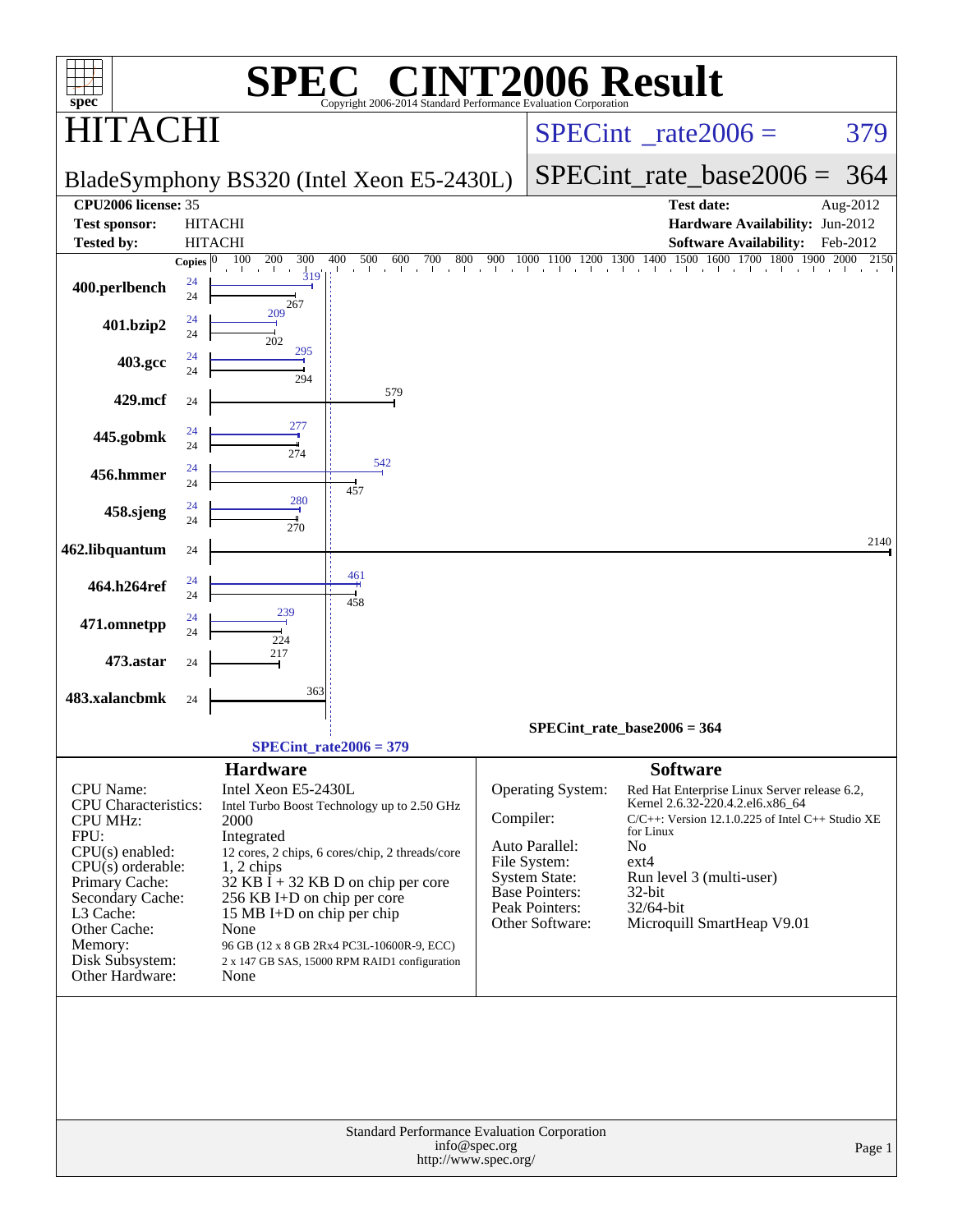

## ITACHI

## SPECint rate $2006 = 379$

BladeSymphony BS320 (Intel Xeon E5-2430L)

[SPECint\\_rate\\_base2006 =](http://www.spec.org/auto/cpu2006/Docs/result-fields.html#SPECintratebase2006) 364

#### **[CPU2006 license:](http://www.spec.org/auto/cpu2006/Docs/result-fields.html#CPU2006license)** 35 **[Test date:](http://www.spec.org/auto/cpu2006/Docs/result-fields.html#Testdate)** Aug-2012

**[Test sponsor:](http://www.spec.org/auto/cpu2006/Docs/result-fields.html#Testsponsor)** HITACHI **[Hardware Availability:](http://www.spec.org/auto/cpu2006/Docs/result-fields.html#HardwareAvailability)** Jun-2012 **[Tested by:](http://www.spec.org/auto/cpu2006/Docs/result-fields.html#Testedby)** HITACHI **[Software Availability:](http://www.spec.org/auto/cpu2006/Docs/result-fields.html#SoftwareAvailability)** Feb-2012

#### **[Results Table](http://www.spec.org/auto/cpu2006/Docs/result-fields.html#ResultsTable)**

|                    |               |                |       | <b>Base</b>                                                                                              |       |                |            |               |                |              | <b>Peak</b>    |              |                |              |
|--------------------|---------------|----------------|-------|----------------------------------------------------------------------------------------------------------|-------|----------------|------------|---------------|----------------|--------------|----------------|--------------|----------------|--------------|
| <b>Benchmark</b>   | <b>Copies</b> | <b>Seconds</b> | Ratio | <b>Seconds</b>                                                                                           | Ratio | <b>Seconds</b> | Ratio      | <b>Copies</b> | <b>Seconds</b> | <b>Ratio</b> | <b>Seconds</b> | <b>Ratio</b> | <b>Seconds</b> | <b>Ratio</b> |
| 400.perlbench      | 24            | 877            | 267   | 877                                                                                                      | 267   | 876            | 268        | 24            | 734            | 319          | 731            | 321          | 734            | 319          |
| 401.bzip2          | 24            | 1148           | 202   | 1146                                                                                                     | 202   | 1145           | 202        | 24            | 1111           | 208          | 1110           | 209          | 1109           | 209          |
| $403.\mathrm{gcc}$ | 24            | 654            | 296   | 656                                                                                                      | 294   | 658            | 294        | 24            | 656            | 295          | 656            | 295          | 657            | 294          |
| $429$ .mcf         | 24            | 379            | 578   | 378                                                                                                      | 580   | 378            | 579        | 24            | 379            | 578          | 378            | 580          | 378            | 579          |
| $445$ .gobmk       | 24            | 910            | 277   | 927                                                                                                      | 271   | 920            | 274        | 24            | 899            | 280          | 907            | <u>277</u>   | 914            | 275          |
| 456.hmmer          | 24            | 490            | 457   | 488                                                                                                      | 459   | 490            | 457        | 24            | 414            | 541          | 413            | 542          | 413            | 543          |
| $458$ .sjeng       | 24            | 1075           | 270   | 1054                                                                                                     | 275   | 1074           | <b>270</b> | 24            | 1039           | 279          | 1039           | 280          | 1030           | 282          |
| 462.libquantum     | 24            | 232            | 2140  | 232                                                                                                      | 2140  | 232            | 2140       | 24            | 232            | 2140         | 232            | 2140         | 232            | 2140         |
| 464.h264ref        | 24            | 1162           | 457   | 1160                                                                                                     | 458   | 1159           | 458        | 24            | 1126           | 472          | 1153           | 461          | 1154           | 460          |
| 471.omnetpp        | 24            | 670            | 224   | 671                                                                                                      | 224   | 670            | 224        | 24            | 629            | 239          | 629            | 238          | 629            | 239          |
| $473$ . astar      | 24            | 780            | 216   | 776                                                                                                      | 217   | 773            | 218        | 24            | 780            | 216          | 776            | 217          | 773            | 218          |
| 483.xalancbmk      | 24            | 456            | 363   | 456                                                                                                      | 363   | 457            | 362        | 24            | 456            | 363          | 456            | 363          | 457            | 362          |
|                    |               |                |       | Results appear in the order in which they were run. Bold underlined text indicates a median measurement. |       |                |            |               |                |              |                |              |                |              |

#### **[Submit Notes](http://www.spec.org/auto/cpu2006/Docs/result-fields.html#SubmitNotes)**

 The numactl mechanism was used to bind copies to processors. The config file option 'submit' was used to generate numactl commands to bind each copy to a specific processor. For details, please see the config file.

### **[Operating System Notes](http://www.spec.org/auto/cpu2006/Docs/result-fields.html#OperatingSystemNotes)**

Stack size set to unlimited using "ulimit -s unlimited"

#### **[Platform Notes](http://www.spec.org/auto/cpu2006/Docs/result-fields.html#PlatformNotes)**

Standard Performance Evaluation Corporation Sysinfo program /home/cpu2006/config/sysinfo.rev6800 \$Rev: 6800 \$ \$Date:: 2011-10-11 #\$ 6f2ebdff5032aaa42e583f96b07f99d3 running on localhost.localdomain Thu Aug 2 19:50:28 2012 This section contains SUT (System Under Test) info as seen by some common utilities. To remove or add to this section, see: <http://www.spec.org/cpu2006/Docs/config.html#sysinfo> From /proc/cpuinfo model name : Intel(R) Xeon(R) CPU E5-2430L 0 @ 2.00GHz 2 "physical id"s (chips) 24 "processors" cores, siblings (Caution: counting these is hw and system dependent. The following excerpts from /proc/cpuinfo might not be reliable. Use with caution.) cpu cores : 6 siblings : 12 Continued on next page

[info@spec.org](mailto:info@spec.org) <http://www.spec.org/>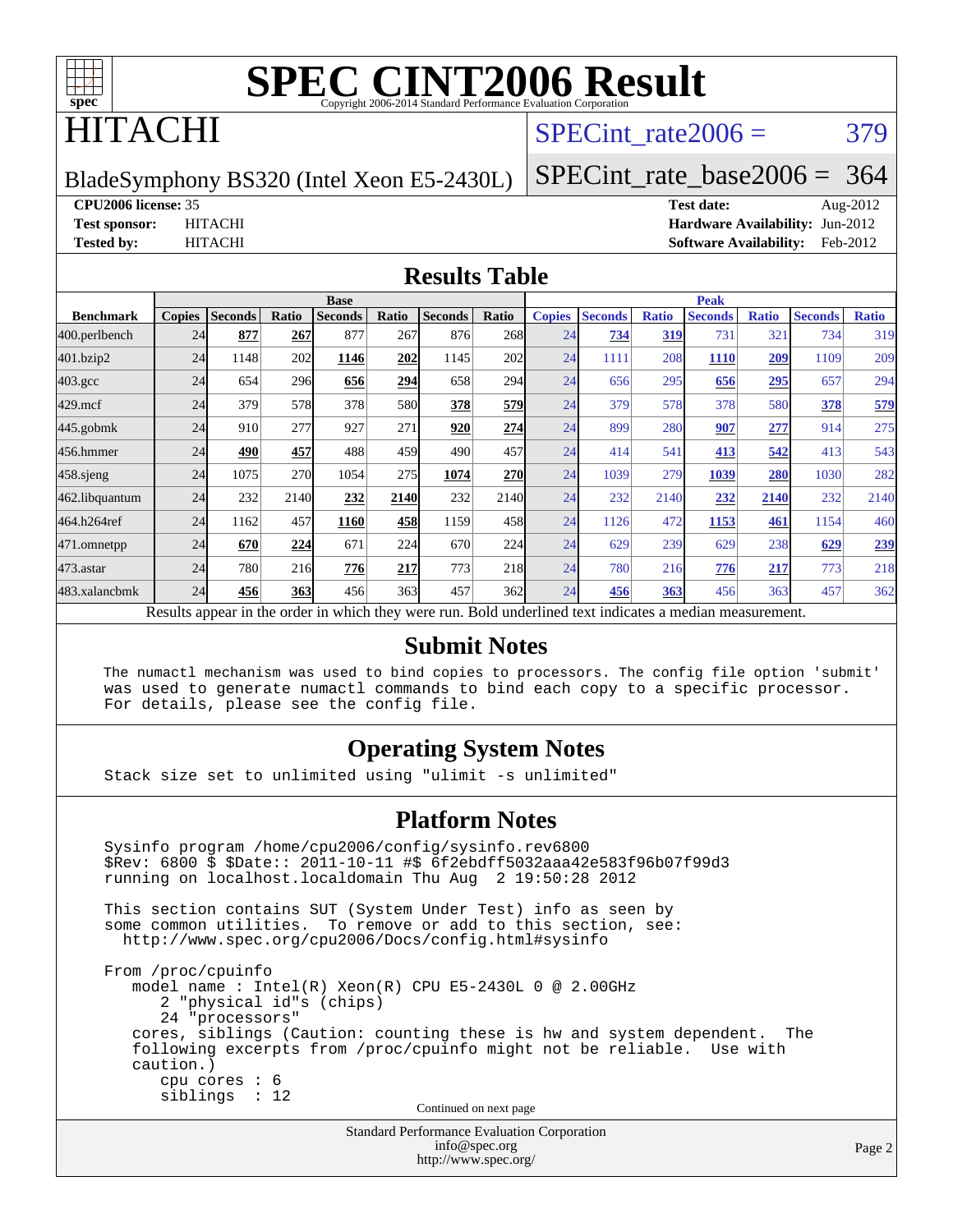

# ITACHI

SPECint rate $2006 = 379$ 

[SPECint\\_rate\\_base2006 =](http://www.spec.org/auto/cpu2006/Docs/result-fields.html#SPECintratebase2006) 364

BladeSymphony BS320 (Intel Xeon E5-2430L)

**[CPU2006 license:](http://www.spec.org/auto/cpu2006/Docs/result-fields.html#CPU2006license)** 35 **[Test date:](http://www.spec.org/auto/cpu2006/Docs/result-fields.html#Testdate)** Aug-2012 **[Test sponsor:](http://www.spec.org/auto/cpu2006/Docs/result-fields.html#Testsponsor)** HITACHI **[Hardware Availability:](http://www.spec.org/auto/cpu2006/Docs/result-fields.html#HardwareAvailability)** Jun-2012 **[Tested by:](http://www.spec.org/auto/cpu2006/Docs/result-fields.html#Testedby)** HITACHI **[Software Availability:](http://www.spec.org/auto/cpu2006/Docs/result-fields.html#SoftwareAvailability)** Feb-2012

#### **[Platform Notes \(Continued\)](http://www.spec.org/auto/cpu2006/Docs/result-fields.html#PlatformNotes)**

 physical 0: cores 0 1 2 3 4 5 physical 1: cores 0 1 2 3 4 5 cache size : 15360 KB

From /proc/meminfo<br>MemTotal: 99009112 kB HugePages\_Total: 0<br>Hugepagesize: 2048 kB Hugepagesize:

 /usr/bin/lsb\_release -d Red Hat Enterprise Linux Server release 6.2 (Santiago)

From /etc/\*release\* /etc/\*version\*

 redhat-release: Red Hat Enterprise Linux Server release 6.2 (Santiago) system-release: Red Hat Enterprise Linux Server release 6.2 (Santiago) system-release-cpe: cpe:/o:redhat:enterprise\_linux:6server:ga:server

 uname -a: Linux localhost.localdomain 2.6.32-220.4.2.el6.x86\_64 #1 SMP Mon Feb 6 16:39:28 EST 2012 x86\_64 x86\_64 x86\_64 GNU/Linux

run-level 3 Aug 2 19:39

(End of data from sysinfo program)

#### **[General Notes](http://www.spec.org/auto/cpu2006/Docs/result-fields.html#GeneralNotes)**

Environment variables set by runspec before the start of the run: LD\_LIBRARY\_PATH = "/home/cpu2006/libs/32:/home/cpu2006/libs/64"

 Binaries compiled on a system with 1x Core i7-860 CPU + 8GB memory using RHEL5.5 Transparent Huge Pages enabled with: echo always > /sys/kernel/mm/redhat\_transparent\_hugepage/enabled Filesystem page cache cleared with: echo 1> /proc/sys/vm/drop\_caches runspec command invoked through numactl i.e.: numactl --interleave=all runspec <etc>

## **[Base Compiler Invocation](http://www.spec.org/auto/cpu2006/Docs/result-fields.html#BaseCompilerInvocation)**

[C benchmarks](http://www.spec.org/auto/cpu2006/Docs/result-fields.html#Cbenchmarks): [icc -m32](http://www.spec.org/cpu2006/results/res2012q3/cpu2006-20120813-24199.flags.html#user_CCbase_intel_icc_5ff4a39e364c98233615fdd38438c6f2)

[C++ benchmarks:](http://www.spec.org/auto/cpu2006/Docs/result-fields.html#CXXbenchmarks) [icpc -m32](http://www.spec.org/cpu2006/results/res2012q3/cpu2006-20120813-24199.flags.html#user_CXXbase_intel_icpc_4e5a5ef1a53fd332b3c49e69c3330699)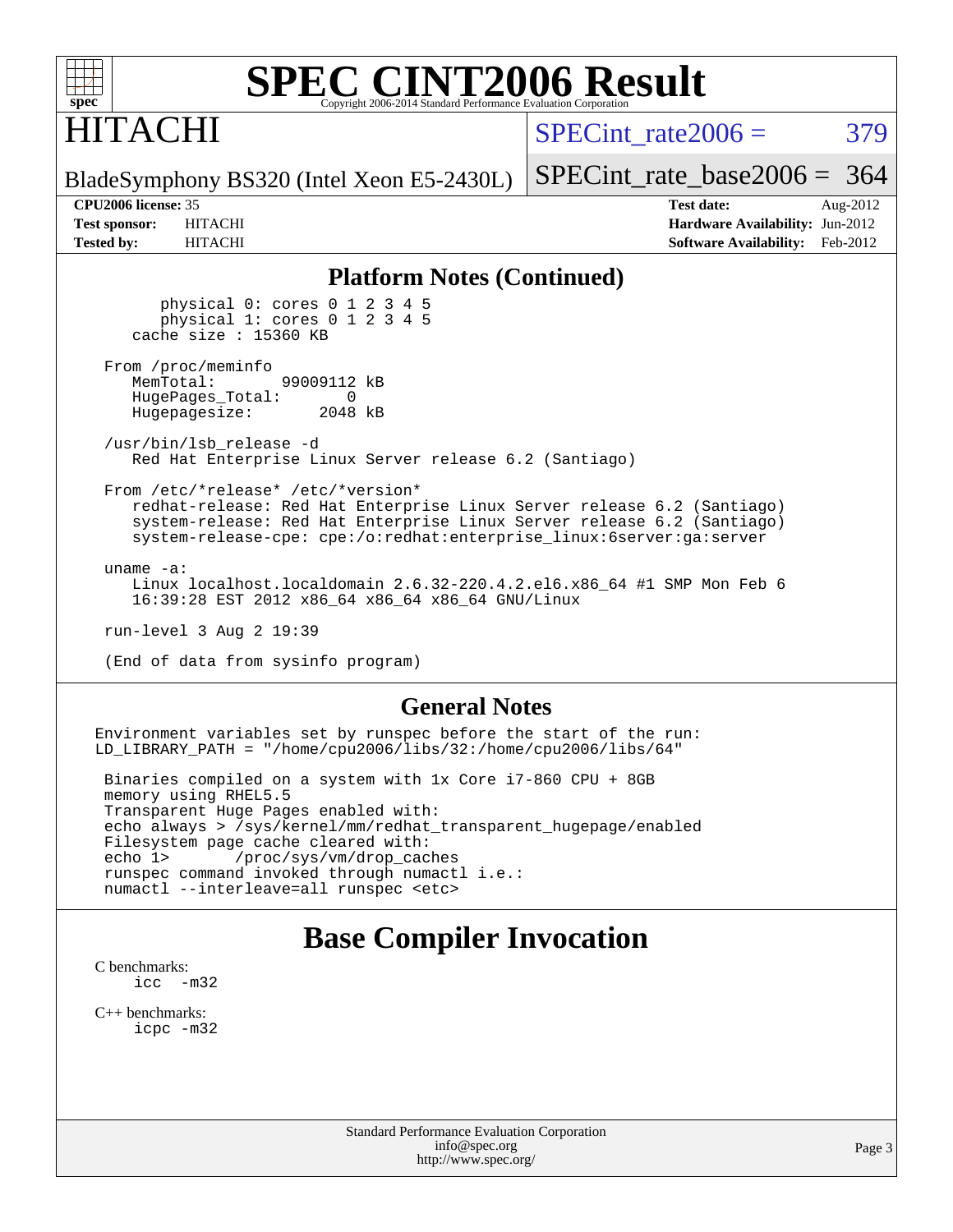

# **HITACHI**

SPECint rate $2006 = 379$ 

BladeSymphony BS320 (Intel Xeon E5-2430L)

[SPECint\\_rate\\_base2006 =](http://www.spec.org/auto/cpu2006/Docs/result-fields.html#SPECintratebase2006) 364

**[CPU2006 license:](http://www.spec.org/auto/cpu2006/Docs/result-fields.html#CPU2006license)** 35 **[Test date:](http://www.spec.org/auto/cpu2006/Docs/result-fields.html#Testdate)** Aug-2012 **[Test sponsor:](http://www.spec.org/auto/cpu2006/Docs/result-fields.html#Testsponsor)** HITACHI **[Hardware Availability:](http://www.spec.org/auto/cpu2006/Docs/result-fields.html#HardwareAvailability)** Jun-2012 **[Tested by:](http://www.spec.org/auto/cpu2006/Docs/result-fields.html#Testedby)** HITACHI **[Software Availability:](http://www.spec.org/auto/cpu2006/Docs/result-fields.html#SoftwareAvailability)** Feb-2012

### **[Base Portability Flags](http://www.spec.org/auto/cpu2006/Docs/result-fields.html#BasePortabilityFlags)**

 400.perlbench: [-DSPEC\\_CPU\\_LINUX\\_IA32](http://www.spec.org/cpu2006/results/res2012q3/cpu2006-20120813-24199.flags.html#b400.perlbench_baseCPORTABILITY_DSPEC_CPU_LINUX_IA32) 462.libquantum: [-DSPEC\\_CPU\\_LINUX](http://www.spec.org/cpu2006/results/res2012q3/cpu2006-20120813-24199.flags.html#b462.libquantum_baseCPORTABILITY_DSPEC_CPU_LINUX) 483.xalancbmk: [-DSPEC\\_CPU\\_LINUX](http://www.spec.org/cpu2006/results/res2012q3/cpu2006-20120813-24199.flags.html#b483.xalancbmk_baseCXXPORTABILITY_DSPEC_CPU_LINUX)

**[Base Optimization Flags](http://www.spec.org/auto/cpu2006/Docs/result-fields.html#BaseOptimizationFlags)**

[C benchmarks](http://www.spec.org/auto/cpu2006/Docs/result-fields.html#Cbenchmarks):

[-xSSE4.2](http://www.spec.org/cpu2006/results/res2012q3/cpu2006-20120813-24199.flags.html#user_CCbase_f-xSSE42_f91528193cf0b216347adb8b939d4107) [-ipo](http://www.spec.org/cpu2006/results/res2012q3/cpu2006-20120813-24199.flags.html#user_CCbase_f-ipo) [-O3](http://www.spec.org/cpu2006/results/res2012q3/cpu2006-20120813-24199.flags.html#user_CCbase_f-O3) [-no-prec-div](http://www.spec.org/cpu2006/results/res2012q3/cpu2006-20120813-24199.flags.html#user_CCbase_f-no-prec-div) [-opt-prefetch](http://www.spec.org/cpu2006/results/res2012q3/cpu2006-20120813-24199.flags.html#user_CCbase_f-opt-prefetch) [-opt-mem-layout-trans=3](http://www.spec.org/cpu2006/results/res2012q3/cpu2006-20120813-24199.flags.html#user_CCbase_f-opt-mem-layout-trans_a7b82ad4bd7abf52556d4961a2ae94d5)

[C++ benchmarks:](http://www.spec.org/auto/cpu2006/Docs/result-fields.html#CXXbenchmarks)

[-xSSE4.2](http://www.spec.org/cpu2006/results/res2012q3/cpu2006-20120813-24199.flags.html#user_CXXbase_f-xSSE42_f91528193cf0b216347adb8b939d4107) [-ipo](http://www.spec.org/cpu2006/results/res2012q3/cpu2006-20120813-24199.flags.html#user_CXXbase_f-ipo) [-O3](http://www.spec.org/cpu2006/results/res2012q3/cpu2006-20120813-24199.flags.html#user_CXXbase_f-O3) [-no-prec-div](http://www.spec.org/cpu2006/results/res2012q3/cpu2006-20120813-24199.flags.html#user_CXXbase_f-no-prec-div) [-opt-prefetch](http://www.spec.org/cpu2006/results/res2012q3/cpu2006-20120813-24199.flags.html#user_CXXbase_f-opt-prefetch) [-opt-mem-layout-trans=3](http://www.spec.org/cpu2006/results/res2012q3/cpu2006-20120813-24199.flags.html#user_CXXbase_f-opt-mem-layout-trans_a7b82ad4bd7abf52556d4961a2ae94d5) [-Wl,-z,muldefs](http://www.spec.org/cpu2006/results/res2012q3/cpu2006-20120813-24199.flags.html#user_CXXbase_link_force_multiple1_74079c344b956b9658436fd1b6dd3a8a) [-L/smartheap -lsmartheap](http://www.spec.org/cpu2006/results/res2012q3/cpu2006-20120813-24199.flags.html#user_CXXbase_SmartHeap_7c9e394a5779e1a7fec7c221e123830c)

### **[Base Other Flags](http://www.spec.org/auto/cpu2006/Docs/result-fields.html#BaseOtherFlags)**

[C benchmarks](http://www.spec.org/auto/cpu2006/Docs/result-fields.html#Cbenchmarks):

403.gcc: [-Dalloca=\\_alloca](http://www.spec.org/cpu2006/results/res2012q3/cpu2006-20120813-24199.flags.html#b403.gcc_baseEXTRA_CFLAGS_Dalloca_be3056838c12de2578596ca5467af7f3)

## **[Peak Compiler Invocation](http://www.spec.org/auto/cpu2006/Docs/result-fields.html#PeakCompilerInvocation)**

[C benchmarks \(except as noted below\)](http://www.spec.org/auto/cpu2006/Docs/result-fields.html#Cbenchmarksexceptasnotedbelow):

[icc -m32](http://www.spec.org/cpu2006/results/res2012q3/cpu2006-20120813-24199.flags.html#user_CCpeak_intel_icc_5ff4a39e364c98233615fdd38438c6f2)

400.perlbench: [icc -m64](http://www.spec.org/cpu2006/results/res2012q3/cpu2006-20120813-24199.flags.html#user_peakCCLD400_perlbench_intel_icc_64bit_bda6cc9af1fdbb0edc3795bac97ada53)

401.bzip2: [icc -m64](http://www.spec.org/cpu2006/results/res2012q3/cpu2006-20120813-24199.flags.html#user_peakCCLD401_bzip2_intel_icc_64bit_bda6cc9af1fdbb0edc3795bac97ada53)

456.hmmer: [icc -m64](http://www.spec.org/cpu2006/results/res2012q3/cpu2006-20120813-24199.flags.html#user_peakCCLD456_hmmer_intel_icc_64bit_bda6cc9af1fdbb0edc3795bac97ada53)

458.sjeng: [icc -m64](http://www.spec.org/cpu2006/results/res2012q3/cpu2006-20120813-24199.flags.html#user_peakCCLD458_sjeng_intel_icc_64bit_bda6cc9af1fdbb0edc3795bac97ada53)

[C++ benchmarks:](http://www.spec.org/auto/cpu2006/Docs/result-fields.html#CXXbenchmarks) [icpc -m32](http://www.spec.org/cpu2006/results/res2012q3/cpu2006-20120813-24199.flags.html#user_CXXpeak_intel_icpc_4e5a5ef1a53fd332b3c49e69c3330699)

## **[Peak Portability Flags](http://www.spec.org/auto/cpu2006/Docs/result-fields.html#PeakPortabilityFlags)**

 400.perlbench: [-DSPEC\\_CPU\\_LP64](http://www.spec.org/cpu2006/results/res2012q3/cpu2006-20120813-24199.flags.html#b400.perlbench_peakCPORTABILITY_DSPEC_CPU_LP64) [-DSPEC\\_CPU\\_LINUX\\_X64](http://www.spec.org/cpu2006/results/res2012q3/cpu2006-20120813-24199.flags.html#b400.perlbench_peakCPORTABILITY_DSPEC_CPU_LINUX_X64) 401.bzip2: [-DSPEC\\_CPU\\_LP64](http://www.spec.org/cpu2006/results/res2012q3/cpu2006-20120813-24199.flags.html#suite_peakCPORTABILITY401_bzip2_DSPEC_CPU_LP64) 456.hmmer: [-DSPEC\\_CPU\\_LP64](http://www.spec.org/cpu2006/results/res2012q3/cpu2006-20120813-24199.flags.html#suite_peakCPORTABILITY456_hmmer_DSPEC_CPU_LP64) 458.sjeng: [-DSPEC\\_CPU\\_LP64](http://www.spec.org/cpu2006/results/res2012q3/cpu2006-20120813-24199.flags.html#suite_peakCPORTABILITY458_sjeng_DSPEC_CPU_LP64)

Continued on next page

Standard Performance Evaluation Corporation [info@spec.org](mailto:info@spec.org) <http://www.spec.org/>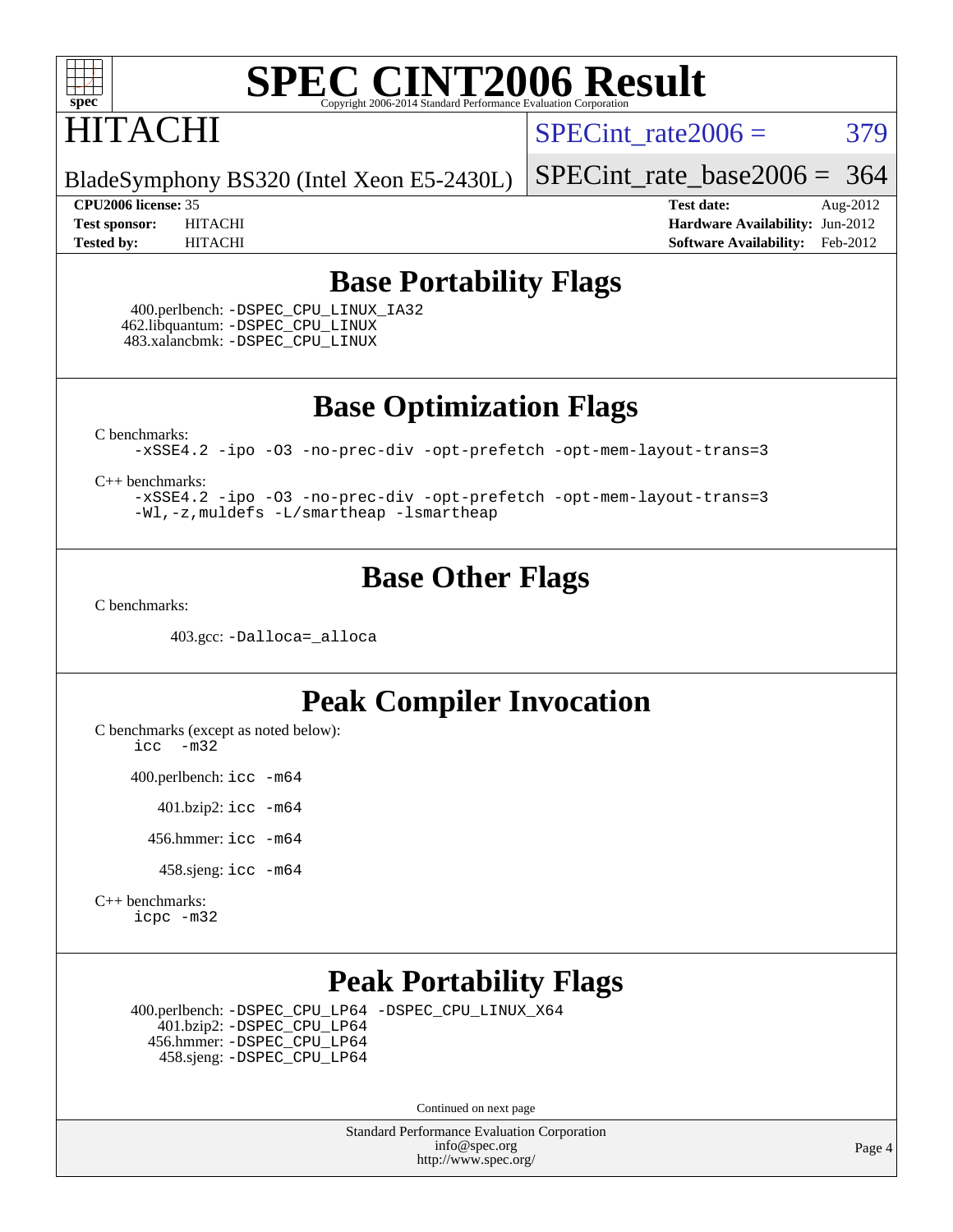

# HITACHI

SPECint rate $2006 = 379$ 

BladeSymphony BS320 (Intel Xeon E5-2430L)

[SPECint\\_rate\\_base2006 =](http://www.spec.org/auto/cpu2006/Docs/result-fields.html#SPECintratebase2006) 364

**[CPU2006 license:](http://www.spec.org/auto/cpu2006/Docs/result-fields.html#CPU2006license)** 35 **[Test date:](http://www.spec.org/auto/cpu2006/Docs/result-fields.html#Testdate)** Aug-2012 **[Test sponsor:](http://www.spec.org/auto/cpu2006/Docs/result-fields.html#Testsponsor)** HITACHI **[Hardware Availability:](http://www.spec.org/auto/cpu2006/Docs/result-fields.html#HardwareAvailability)** Jun-2012 **[Tested by:](http://www.spec.org/auto/cpu2006/Docs/result-fields.html#Testedby)** HITACHI **[Software Availability:](http://www.spec.org/auto/cpu2006/Docs/result-fields.html#SoftwareAvailability)** Feb-2012

## **[Peak Portability Flags \(Continued\)](http://www.spec.org/auto/cpu2006/Docs/result-fields.html#PeakPortabilityFlags)**

 462.libquantum: [-DSPEC\\_CPU\\_LINUX](http://www.spec.org/cpu2006/results/res2012q3/cpu2006-20120813-24199.flags.html#b462.libquantum_peakCPORTABILITY_DSPEC_CPU_LINUX) 483.xalancbmk: [-DSPEC\\_CPU\\_LINUX](http://www.spec.org/cpu2006/results/res2012q3/cpu2006-20120813-24199.flags.html#b483.xalancbmk_peakCXXPORTABILITY_DSPEC_CPU_LINUX)

## **[Peak Optimization Flags](http://www.spec.org/auto/cpu2006/Docs/result-fields.html#PeakOptimizationFlags)**

[C benchmarks](http://www.spec.org/auto/cpu2006/Docs/result-fields.html#Cbenchmarks):

 400.perlbench: [-xSSE4.2](http://www.spec.org/cpu2006/results/res2012q3/cpu2006-20120813-24199.flags.html#user_peakPASS2_CFLAGSPASS2_LDCFLAGS400_perlbench_f-xSSE42_f91528193cf0b216347adb8b939d4107)(pass 2) [-prof-gen](http://www.spec.org/cpu2006/results/res2012q3/cpu2006-20120813-24199.flags.html#user_peakPASS1_CFLAGSPASS1_LDCFLAGS400_perlbench_prof_gen_e43856698f6ca7b7e442dfd80e94a8fc)(pass 1) [-ipo](http://www.spec.org/cpu2006/results/res2012q3/cpu2006-20120813-24199.flags.html#user_peakPASS2_CFLAGSPASS2_LDCFLAGS400_perlbench_f-ipo)(pass 2) [-O3](http://www.spec.org/cpu2006/results/res2012q3/cpu2006-20120813-24199.flags.html#user_peakPASS2_CFLAGSPASS2_LDCFLAGS400_perlbench_f-O3)(pass 2) [-no-prec-div](http://www.spec.org/cpu2006/results/res2012q3/cpu2006-20120813-24199.flags.html#user_peakPASS2_CFLAGSPASS2_LDCFLAGS400_perlbench_f-no-prec-div)(pass 2) [-prof-use](http://www.spec.org/cpu2006/results/res2012q3/cpu2006-20120813-24199.flags.html#user_peakPASS2_CFLAGSPASS2_LDCFLAGS400_perlbench_prof_use_bccf7792157ff70d64e32fe3e1250b55)(pass 2) [-auto-ilp32](http://www.spec.org/cpu2006/results/res2012q3/cpu2006-20120813-24199.flags.html#user_peakCOPTIMIZE400_perlbench_f-auto-ilp32) 401.bzip2: [-xSSE4.2](http://www.spec.org/cpu2006/results/res2012q3/cpu2006-20120813-24199.flags.html#user_peakPASS2_CFLAGSPASS2_LDCFLAGS401_bzip2_f-xSSE42_f91528193cf0b216347adb8b939d4107)(pass 2) [-prof-gen](http://www.spec.org/cpu2006/results/res2012q3/cpu2006-20120813-24199.flags.html#user_peakPASS1_CFLAGSPASS1_LDCFLAGS401_bzip2_prof_gen_e43856698f6ca7b7e442dfd80e94a8fc)(pass 1) [-ipo](http://www.spec.org/cpu2006/results/res2012q3/cpu2006-20120813-24199.flags.html#user_peakPASS2_CFLAGSPASS2_LDCFLAGS401_bzip2_f-ipo)(pass 2) [-O3](http://www.spec.org/cpu2006/results/res2012q3/cpu2006-20120813-24199.flags.html#user_peakPASS2_CFLAGSPASS2_LDCFLAGS401_bzip2_f-O3)(pass 2) [-no-prec-div](http://www.spec.org/cpu2006/results/res2012q3/cpu2006-20120813-24199.flags.html#user_peakPASS2_CFLAGSPASS2_LDCFLAGS401_bzip2_f-no-prec-div)(pass 2) [-prof-use](http://www.spec.org/cpu2006/results/res2012q3/cpu2006-20120813-24199.flags.html#user_peakPASS2_CFLAGSPASS2_LDCFLAGS401_bzip2_prof_use_bccf7792157ff70d64e32fe3e1250b55)(pass 2) [-opt-prefetch](http://www.spec.org/cpu2006/results/res2012q3/cpu2006-20120813-24199.flags.html#user_peakCOPTIMIZE401_bzip2_f-opt-prefetch) [-auto-ilp32](http://www.spec.org/cpu2006/results/res2012q3/cpu2006-20120813-24199.flags.html#user_peakCOPTIMIZE401_bzip2_f-auto-ilp32) [-ansi-alias](http://www.spec.org/cpu2006/results/res2012q3/cpu2006-20120813-24199.flags.html#user_peakCOPTIMIZE401_bzip2_f-ansi-alias) 403.gcc: [-xSSE4.2](http://www.spec.org/cpu2006/results/res2012q3/cpu2006-20120813-24199.flags.html#user_peakCOPTIMIZE403_gcc_f-xSSE42_f91528193cf0b216347adb8b939d4107) [-ipo](http://www.spec.org/cpu2006/results/res2012q3/cpu2006-20120813-24199.flags.html#user_peakCOPTIMIZE403_gcc_f-ipo) [-O3](http://www.spec.org/cpu2006/results/res2012q3/cpu2006-20120813-24199.flags.html#user_peakCOPTIMIZE403_gcc_f-O3) [-no-prec-div](http://www.spec.org/cpu2006/results/res2012q3/cpu2006-20120813-24199.flags.html#user_peakCOPTIMIZE403_gcc_f-no-prec-div) 429.mcf: basepeak = yes 445.gobmk: [-xSSE4.2](http://www.spec.org/cpu2006/results/res2012q3/cpu2006-20120813-24199.flags.html#user_peakPASS2_CFLAGSPASS2_LDCFLAGS445_gobmk_f-xSSE42_f91528193cf0b216347adb8b939d4107)(pass 2) [-prof-gen](http://www.spec.org/cpu2006/results/res2012q3/cpu2006-20120813-24199.flags.html#user_peakPASS1_CFLAGSPASS1_LDCFLAGS445_gobmk_prof_gen_e43856698f6ca7b7e442dfd80e94a8fc)(pass 1) [-prof-use](http://www.spec.org/cpu2006/results/res2012q3/cpu2006-20120813-24199.flags.html#user_peakPASS2_CFLAGSPASS2_LDCFLAGS445_gobmk_prof_use_bccf7792157ff70d64e32fe3e1250b55)(pass 2) [-ansi-alias](http://www.spec.org/cpu2006/results/res2012q3/cpu2006-20120813-24199.flags.html#user_peakCOPTIMIZE445_gobmk_f-ansi-alias) [-opt-mem-layout-trans=3](http://www.spec.org/cpu2006/results/res2012q3/cpu2006-20120813-24199.flags.html#user_peakCOPTIMIZE445_gobmk_f-opt-mem-layout-trans_a7b82ad4bd7abf52556d4961a2ae94d5) 456.hmmer: [-xSSE4.2](http://www.spec.org/cpu2006/results/res2012q3/cpu2006-20120813-24199.flags.html#user_peakCOPTIMIZE456_hmmer_f-xSSE42_f91528193cf0b216347adb8b939d4107) [-ipo](http://www.spec.org/cpu2006/results/res2012q3/cpu2006-20120813-24199.flags.html#user_peakCOPTIMIZE456_hmmer_f-ipo) [-O3](http://www.spec.org/cpu2006/results/res2012q3/cpu2006-20120813-24199.flags.html#user_peakCOPTIMIZE456_hmmer_f-O3) [-no-prec-div](http://www.spec.org/cpu2006/results/res2012q3/cpu2006-20120813-24199.flags.html#user_peakCOPTIMIZE456_hmmer_f-no-prec-div) [-unroll2](http://www.spec.org/cpu2006/results/res2012q3/cpu2006-20120813-24199.flags.html#user_peakCOPTIMIZE456_hmmer_f-unroll_784dae83bebfb236979b41d2422d7ec2) [-auto-ilp32](http://www.spec.org/cpu2006/results/res2012q3/cpu2006-20120813-24199.flags.html#user_peakCOPTIMIZE456_hmmer_f-auto-ilp32) 458.sjeng: [-xSSE4.2](http://www.spec.org/cpu2006/results/res2012q3/cpu2006-20120813-24199.flags.html#user_peakPASS2_CFLAGSPASS2_LDCFLAGS458_sjeng_f-xSSE42_f91528193cf0b216347adb8b939d4107)(pass 2) [-prof-gen](http://www.spec.org/cpu2006/results/res2012q3/cpu2006-20120813-24199.flags.html#user_peakPASS1_CFLAGSPASS1_LDCFLAGS458_sjeng_prof_gen_e43856698f6ca7b7e442dfd80e94a8fc)(pass 1) [-ipo](http://www.spec.org/cpu2006/results/res2012q3/cpu2006-20120813-24199.flags.html#user_peakPASS2_CFLAGSPASS2_LDCFLAGS458_sjeng_f-ipo)(pass 2) [-O3](http://www.spec.org/cpu2006/results/res2012q3/cpu2006-20120813-24199.flags.html#user_peakPASS2_CFLAGSPASS2_LDCFLAGS458_sjeng_f-O3)(pass 2) [-no-prec-div](http://www.spec.org/cpu2006/results/res2012q3/cpu2006-20120813-24199.flags.html#user_peakPASS2_CFLAGSPASS2_LDCFLAGS458_sjeng_f-no-prec-div)(pass 2) [-prof-use](http://www.spec.org/cpu2006/results/res2012q3/cpu2006-20120813-24199.flags.html#user_peakPASS2_CFLAGSPASS2_LDCFLAGS458_sjeng_prof_use_bccf7792157ff70d64e32fe3e1250b55)(pass 2) [-unroll4](http://www.spec.org/cpu2006/results/res2012q3/cpu2006-20120813-24199.flags.html#user_peakCOPTIMIZE458_sjeng_f-unroll_4e5e4ed65b7fd20bdcd365bec371b81f) [-auto-ilp32](http://www.spec.org/cpu2006/results/res2012q3/cpu2006-20120813-24199.flags.html#user_peakCOPTIMIZE458_sjeng_f-auto-ilp32)  $462$ .libquantum: basepeak = yes  $464.h264$ ref:  $-xSSE4$ .  $2(pass 2)$  [-prof-gen](http://www.spec.org/cpu2006/results/res2012q3/cpu2006-20120813-24199.flags.html#user_peakPASS1_CFLAGSPASS1_LDCFLAGS464_h264ref_prof_gen_e43856698f6ca7b7e442dfd80e94a8fc)(pass 1) [-ipo](http://www.spec.org/cpu2006/results/res2012q3/cpu2006-20120813-24199.flags.html#user_peakPASS2_CFLAGSPASS2_LDCFLAGS464_h264ref_f-ipo)(pass 2) [-O3](http://www.spec.org/cpu2006/results/res2012q3/cpu2006-20120813-24199.flags.html#user_peakPASS2_CFLAGSPASS2_LDCFLAGS464_h264ref_f-O3)(pass 2) [-no-prec-div](http://www.spec.org/cpu2006/results/res2012q3/cpu2006-20120813-24199.flags.html#user_peakPASS2_CFLAGSPASS2_LDCFLAGS464_h264ref_f-no-prec-div)(pass 2) [-prof-use](http://www.spec.org/cpu2006/results/res2012q3/cpu2006-20120813-24199.flags.html#user_peakPASS2_CFLAGSPASS2_LDCFLAGS464_h264ref_prof_use_bccf7792157ff70d64e32fe3e1250b55)(pass 2) [-unroll2](http://www.spec.org/cpu2006/results/res2012q3/cpu2006-20120813-24199.flags.html#user_peakCOPTIMIZE464_h264ref_f-unroll_784dae83bebfb236979b41d2422d7ec2) [-ansi-alias](http://www.spec.org/cpu2006/results/res2012q3/cpu2006-20120813-24199.flags.html#user_peakCOPTIMIZE464_h264ref_f-ansi-alias) [C++ benchmarks:](http://www.spec.org/auto/cpu2006/Docs/result-fields.html#CXXbenchmarks) 471.omnetpp: [-xSSE4.2](http://www.spec.org/cpu2006/results/res2012q3/cpu2006-20120813-24199.flags.html#user_peakPASS2_CXXFLAGSPASS2_LDCXXFLAGS471_omnetpp_f-xSSE42_f91528193cf0b216347adb8b939d4107)(pass 2) [-prof-gen](http://www.spec.org/cpu2006/results/res2012q3/cpu2006-20120813-24199.flags.html#user_peakPASS1_CXXFLAGSPASS1_LDCXXFLAGS471_omnetpp_prof_gen_e43856698f6ca7b7e442dfd80e94a8fc)(pass 1) [-ipo](http://www.spec.org/cpu2006/results/res2012q3/cpu2006-20120813-24199.flags.html#user_peakPASS2_CXXFLAGSPASS2_LDCXXFLAGS471_omnetpp_f-ipo)(pass 2) [-O3](http://www.spec.org/cpu2006/results/res2012q3/cpu2006-20120813-24199.flags.html#user_peakPASS2_CXXFLAGSPASS2_LDCXXFLAGS471_omnetpp_f-O3)(pass 2) [-no-prec-div](http://www.spec.org/cpu2006/results/res2012q3/cpu2006-20120813-24199.flags.html#user_peakPASS2_CXXFLAGSPASS2_LDCXXFLAGS471_omnetpp_f-no-prec-div)(pass 2) [-prof-use](http://www.spec.org/cpu2006/results/res2012q3/cpu2006-20120813-24199.flags.html#user_peakPASS2_CXXFLAGSPASS2_LDCXXFLAGS471_omnetpp_prof_use_bccf7792157ff70d64e32fe3e1250b55)(pass 2) [-ansi-alias](http://www.spec.org/cpu2006/results/res2012q3/cpu2006-20120813-24199.flags.html#user_peakCXXOPTIMIZE471_omnetpp_f-ansi-alias) [-opt-ra-region-strategy=block](http://www.spec.org/cpu2006/results/res2012q3/cpu2006-20120813-24199.flags.html#user_peakCXXOPTIMIZE471_omnetpp_f-opt-ra-region-strategy_a0a37c372d03933b2a18d4af463c1f69) [-Wl,-z,muldefs](http://www.spec.org/cpu2006/results/res2012q3/cpu2006-20120813-24199.flags.html#user_peakEXTRA_LDFLAGS471_omnetpp_link_force_multiple1_74079c344b956b9658436fd1b6dd3a8a) [-L/smartheap -lsmartheap](http://www.spec.org/cpu2006/results/res2012q3/cpu2006-20120813-24199.flags.html#user_peakEXTRA_LIBS471_omnetpp_SmartHeap_7c9e394a5779e1a7fec7c221e123830c) 473.astar: basepeak = yes  $483.xalanchmk: basepeak = yes$